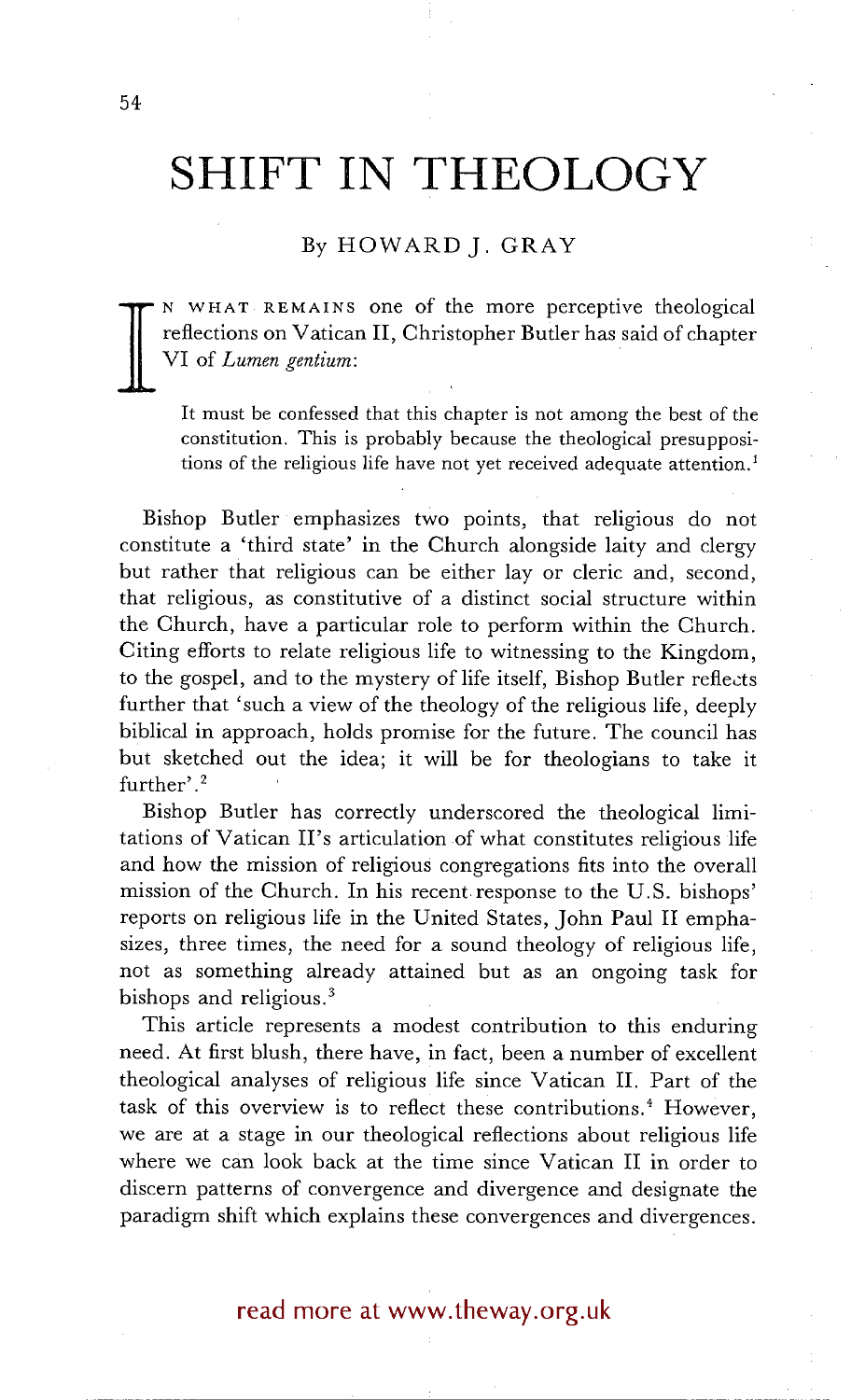Before I begin this reflection on the theology of religious life since Vatican II, I want to stress that I am focusing on apostolic religious life not on monasticism or secular institutes. By 'apostolic religious life' I mean not only communities founded to work in ministries outside their community residences but founded to work in ways which are compatible with the life style of the apostles and the early Church, espcially as articulated in Acts 4,32-37. An apostolic religious community is, then, one founded for gospel mission.

Another limitation of this presentation is that the author is someone from the industrial West, and, therefore, one who represents only that kind of experience of apostolic religious life. The experiences of apostolic religious life in India, Asia, Central and South America, for example, would be different. Nonetheless, the broad observations which I shall offer represent accurately enough common theological concerns and experiences in other economic, social, political and ecclesial contexts.

### *Patterns of convergence and divergence*

In preparation for this article, I wrote to a group of thirty apostolic religious from various communities and in a variety of leadership roles, chronological ages and of both sexes. My intention in contacting these men and women religious was simply to supplement the major written studies on the theology of religious life with data from other sources. This survey, granted its informal organization and somewhat impressionistic tone, provided a clear pattern of convergence and divergence about what has happened in apostolic religious life since Vatican II. From this survey, I noted five major areas of agreement or convergence and five major areas of disagreement (or, at least, alternative interpretation) or divergence.

These are the areas where my correspondents seemed to agree. First, there has been a movement in apostolic religious life away from the presumption that perfection exists in communities to one that renewal, as an ongoing process, must characterize religious life. This is not a startling assertion. As Sandra Schneiders, among others, has argued, the realization that the entire Christian community has been summoned to holiness and that the whole Christian community shares in a mission has confronted religious ever since Vatican II with the need to change their way of thinking about their role in the Church.<sup>5</sup> The years following Vatican II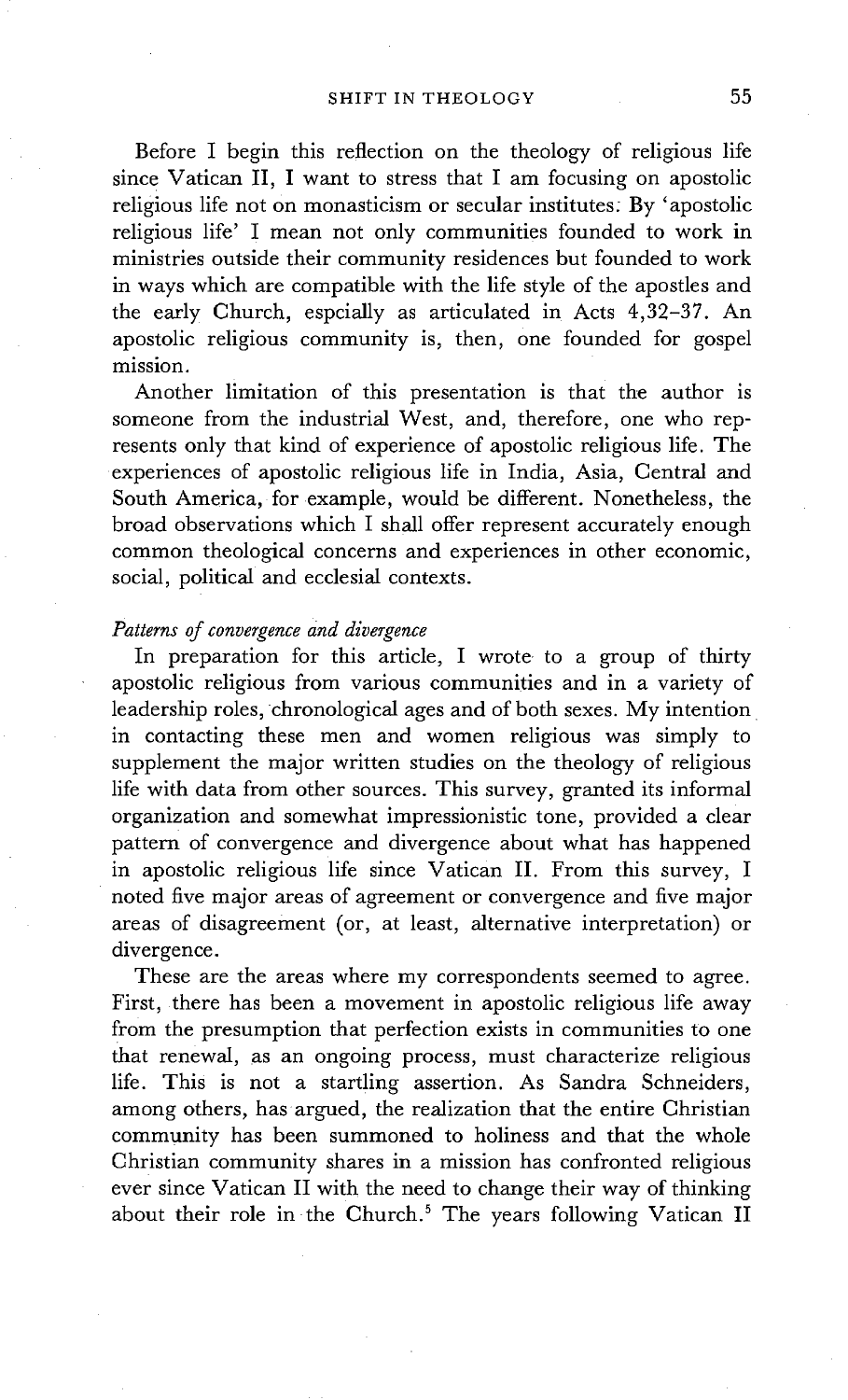have called the entire Church to an *aggiornamento,* an updating which implied a concomitant willingness to examine and to amend the way one lives. For many this call has been an unsettling abandonment of once unquestioned practices and community structures; however, for others it has been a salutary challenge to new radicality in incorporating gospel values into their individual and community lives; for still others it has led to their abandoning religious life.

A second area of convergence is the movement from religious segregation to active relationship with other religious communities, diocesan leadership and the wider secular world. The pastoral constitution *Gaudium et spes* invited Roman Catholics to reconsider the way in which they viewed the world. 6 *Perfectae caritatis* invited religious to be part of this general reconsideration so that 'making wise judgments about the contemporary world in the light of faith, and burning with apostolic zeal, they may be able to help men and women more effectively'.<sup>7</sup> The call to openness is not, and was never meant to be, a call to an indiscriminate fusion of religious communities with different charisms nor a blurring of the identity of religious and diocesan clergy nor an abandonment of the authentic demands of religious life. The movement is, though, one from the apostolic and communal isolation which characterized religious life prior to Vatican II to an active commitment to communicate and to collaborate with men and women outside one's religious family.

A third area of convergence is the movement from institutional autonomy to the promotion of the values of the Kingdom of God preached by Jesus. All the religious women and men whom I polled were involved in some institutional setting; however, none saw the institutions from which she or he worked as an unquestionable reality. Prior to Vatican II the vast majority of apostolic religious identified with the work of an institution, whether that institution was a school, a hospital, a social or pastoral centre. Institutional involvement was the way to be apostolic. Since Vatican II there has been a shift in loyalties away from institutional priorities towards Kingdom priorities. Some have read this shift as an abandonment of traditional works; and, indeed, in some instances traditional works have been challenged, modified and even abandoned. However, the shift in focus is consonant with what I wrote earlier in this article. Renewal and a heightened relationship to other realities in the Church and in the world are prompted by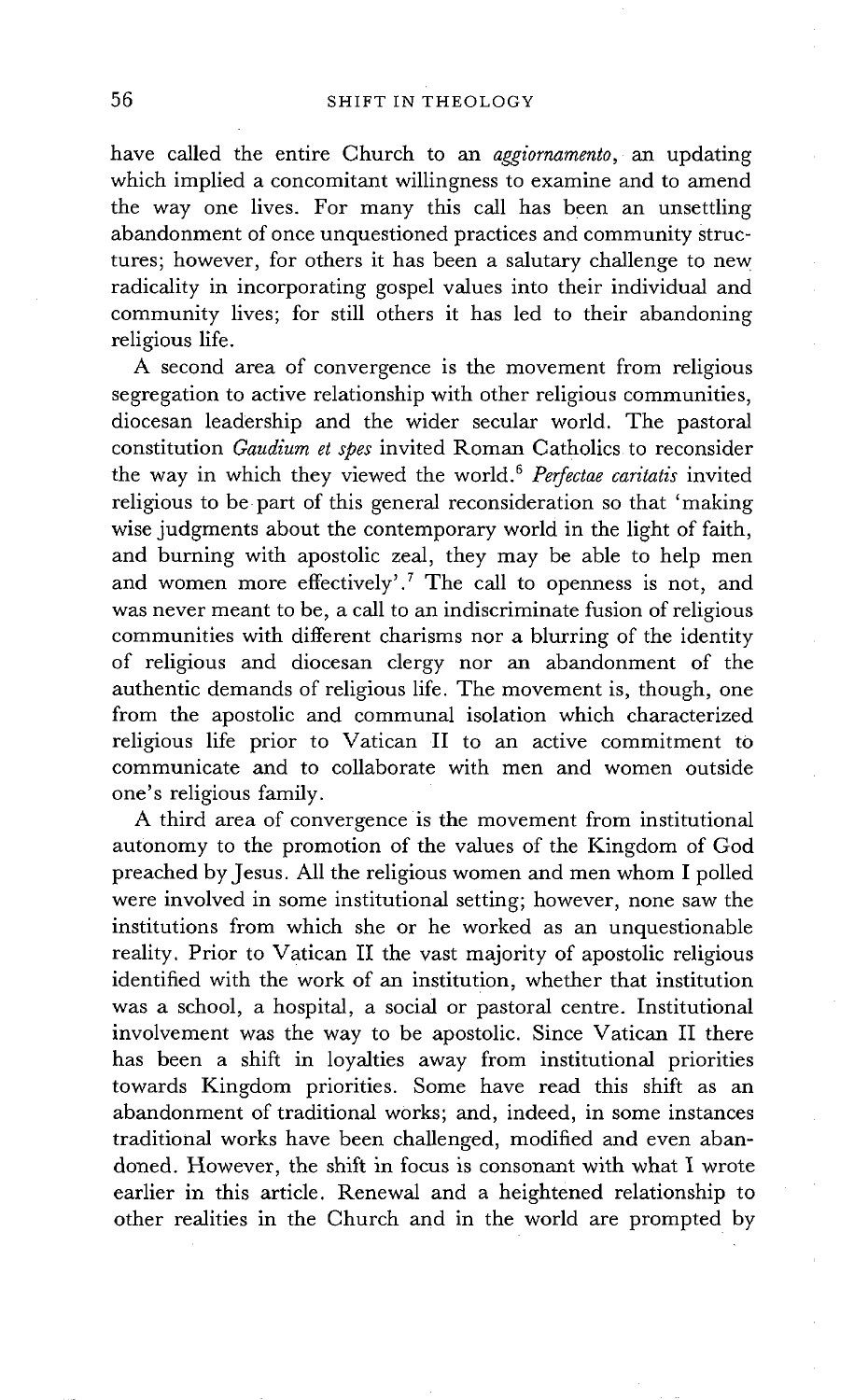the graced desire to make the gospel a realistic apostolic norm for the choice of ministries. This graced desire governs contemporary apostolic orientation and gospel priorities judge contemporary institutional directions and performances.

A fourth area of convergence centres on the vows, a movement from seeing them as merely functional realities which legally identify religious to apostolic symbols of evangelical presence and work. I would articulate the shift this way. Prior to Vatican II chastity meant both abstinence from any activity which directly caused sexual stimulation and an affective centring of one's life on the love of God and Christ and the service of the neighbour. The vow of chastity was a gift to be protected, a condition for membership, and a liberation from family obligations in order to be available for non-exclusive ministry. Today, while there continues to be a regard for the authentic living of consecrated chastity, there is an effort to relate the vow more directly to the quality of apostolic service. The way I would articulate this contemporary instinct is to say that contemporary consecrated chastity symbolizes a love which people can trust. It is a love and, therefore, represents not only a desire to do good to others but, as apostolic, a desire to offer that love in psycho-religious maturity, as something humane and compassionate.

Similarly, prior to Vatican II, poverty looked towards the renunciation of any independent ownership and use of material goods as well as a commitment to common life. Again, the theological tendency since Vatican II is to sustain these traditional values but also to emphasize the availability of energies, talents and time for other people. The simplest way to articulate this contemporary understanding of apostolic poverty is to say that today poverty is the vow which proclaims that people are more important than things (i.e., possessions, positions, honours, status and the like). Thus, for example, for religious the option to promote the needs of the economic poor is an explicit witness to apostolic poverty, not primarily a political statement.

Obedience prior to Vatican II signified compliance to the commands given by competent religious authority. It is true that the ideal was never merely thoughtless execution of a command but a wholehearted willingness to see the superior's point of view. Again, post-Vatican II understanding of the vow of obedience, while respecting legitimate authority and the need to sustain sound order in community and work, would emphasize obedience more as a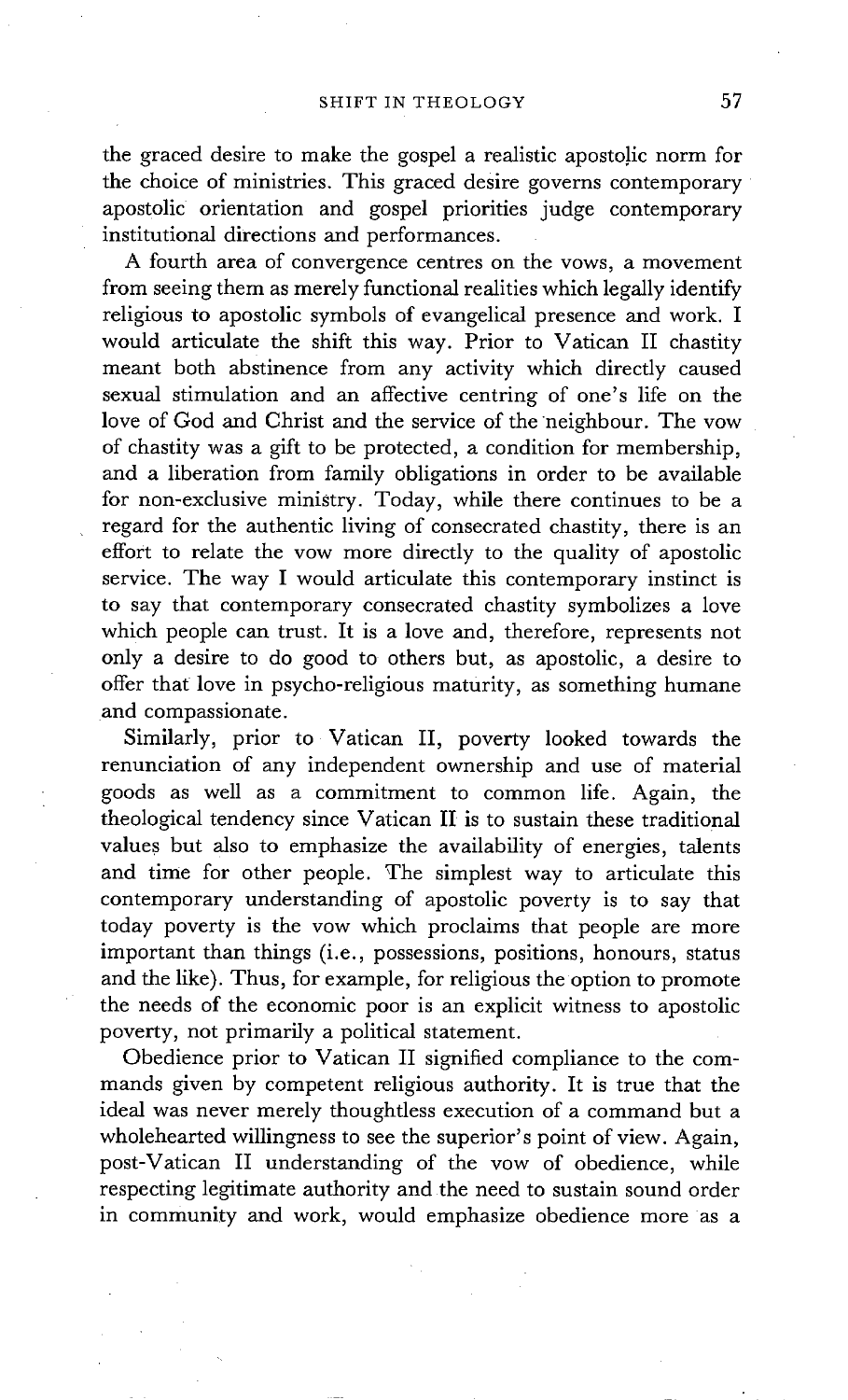communal effort to be corporately, radically obedient to God's designs. Consequently, wide consultation has become for most apostolic religious a constitutive element in obedience. If the people of God of whom we are part are to exercise their responsibility in the work of the Kingdom, then they must be heard. The apostolic character of obedience resides not only in the object, i.e., the work to be accomplished, but also in the subject, i.e., those who do the work. Obedience is apostolic, then, only insofar as it is interrelational, belonging to a community committed to bringing its combined expertise, wisdom and experience to communal reflection. The community leader joins in this communal search as a brother or sister also seeking God's concrete designs. The final resolution of this communal search may reside in the superior's or leader's decision; but apostolic religious obedience today expects a richer context of gathering the data, analyzing the options and finally designating priorities for apostolic action.

The fifth area of convergence centres on community life. The respondents to my inquiry noted a move from community as order to community as event. Prior to Vatican II community was a place where tasks were given specific times and locations--prayer, meals, recreation, exchanges with visitors to the community. After Vatican II community life became more an inter-relational event of shared prayer and eucharistic worship; meals, opportunities for companionship as well as for nourishment; recreation, less a time of scheduled performance and more a time to re-create energies; and visitors, less an intrusion on quasi-monastic peace and more a chance to practice Christian hospitality. It was seen that the apostolic character of community life demanded more spontaneous living, not to escape asceticism but to reform asceticism, freeing religious to be available humanely so that they could help others with competence and generosity.

I am not claiming that these post-Vatican II movements in the areas of renewal, relationship, Kingdom priorities, the vows and community life were unalloyed successes. They were not; they are not. But these movements represent important trends, afford valuable data and indicate a direction. These five convergences from the responses which I received are balanced by five areas of divergence. The divergences which I noted centre on five areas: ecclesial identity, authority, poverty, chastity and the specific significance of charism, ministry and orders among apostolic religious.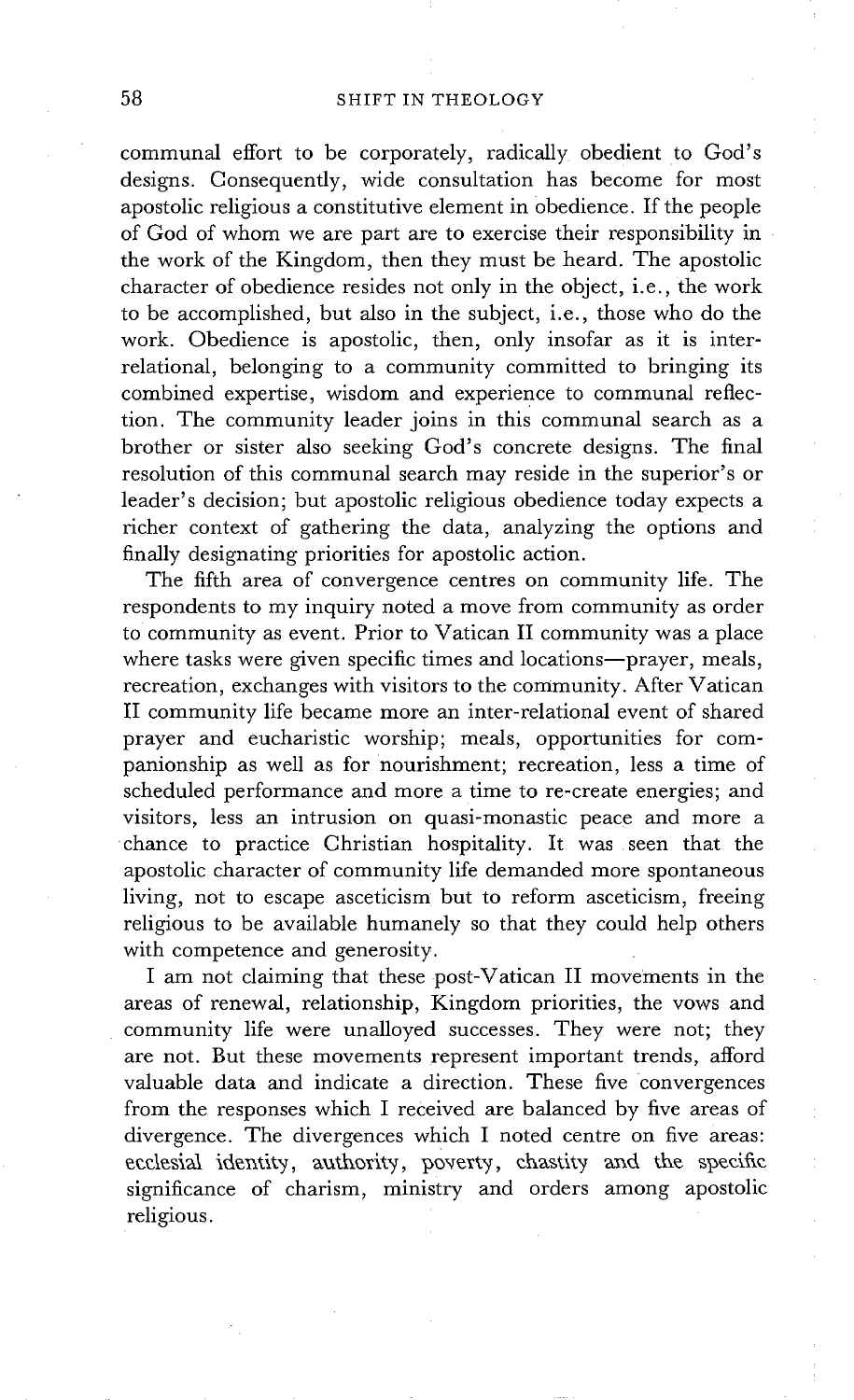All the respondents acknowledged the need for an ecclesial context but differed in identifying what kind of ecclesial model best supported apostolic religious life today. The difference of interpretation arises not simply because the mystery of the Church resists only one final formulation. Rather, people just see the ecclesial foundations for their lives differently.

The second area of divergence is that of authority. While everyone appreciates the great value of consultation, some feel that there is confusion between consultation and consensus, i.e. the opinion that until all agree the religious leader or superior cannot bring closure to a question. Consequently, there was a strong expression of impatience among some of the respondents who felt that authority within religious communities must bring timely closure to experimentation. On the other hand, others resist closure, interpreting authority as a persuasive influence, a moral urging, or a spiritual power which guides but does not direct a community towards union in diversity.

A third area of divergence centred on relating the vow of poverty to the service of the poor. There are two interpretations. One interpretation considers the plight of the economically poor as such a dominant and enduring apostolic need that only a concerted community commitment to identify with the poor in life style and in community investments, as well as in apostolic work, can provide effective witness to the vow of poverty. The alternate interpretation is one that acknowledges the plight of the economically poor as one among many other apostolic priorities. For this group the vow of poverty is a complex virtue which demands social responsibility in the use of resources; however, how that social responsibility is to be implemented differs from situation to situation. Apostolic independence and long-term apostolic effectiveness, they argue, demand a certain economic solvency. How all this, in turn, has meaning as 'poverty' remains a problem for this second group.

The fourth area of divergence is in the area of consecrated chastity. The issue is not how to practise a vital chastity but rather what theological position best supports the vow. Opinions about the theological foundations for consecrated chastity fall into three general categories: the vow represents a special, affective relationship to Jesus; the vow, separating one from family preoccupations, commits a religious to an unrestricted availability to the work of the Kingdom; the vow represents the radical universality of the call to discipleship in Jesus where one is neither primarily male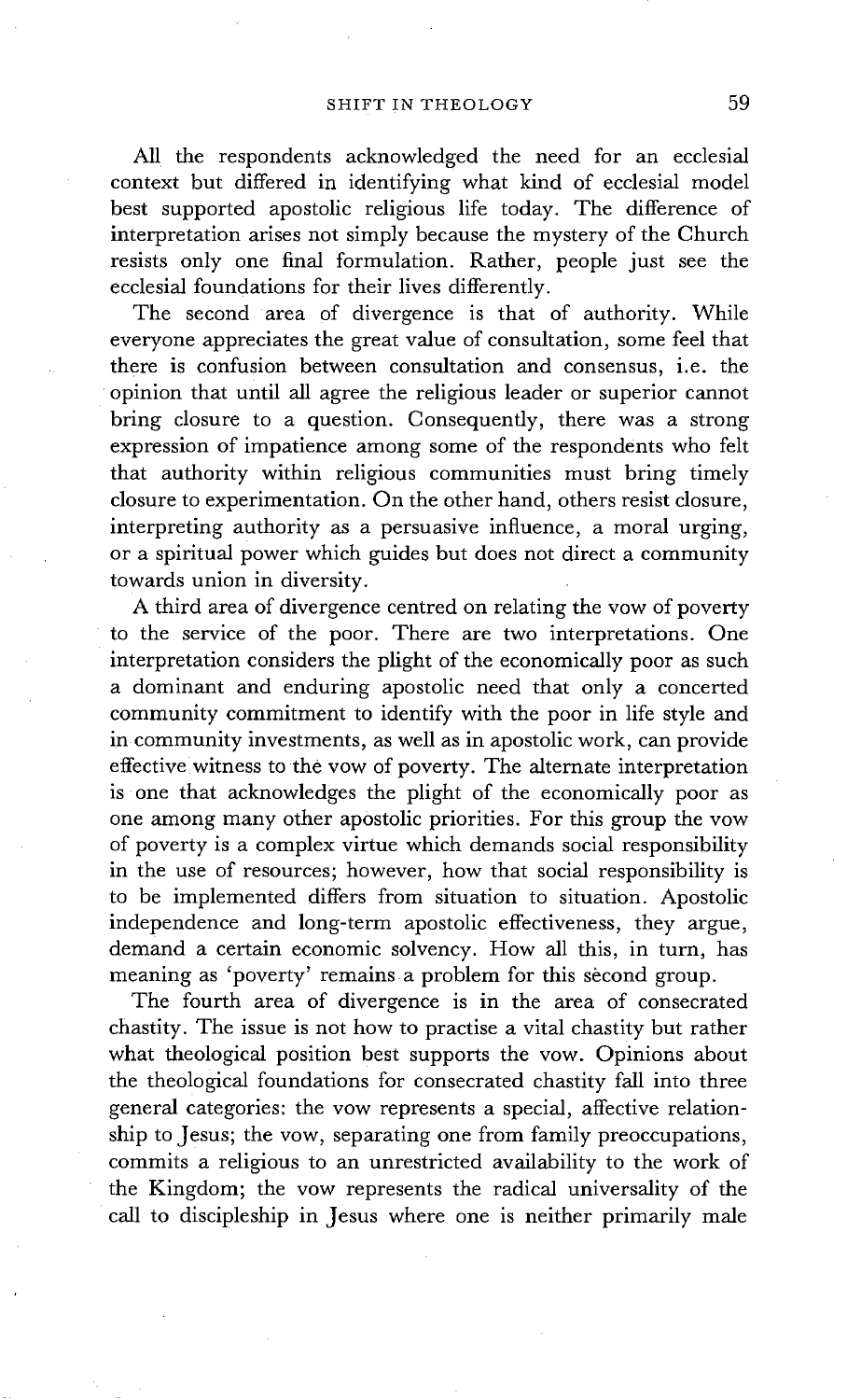nor female but one in a common call to shared holiness and common mission. This latter theological interpretation of the vow of chastity invites us into the area of 'theological politics', i.e., espousing a position which justifies more universal accessibility to ordination and to Church governance.

The fifth area of divergence is complex. It touches the way religious priests, brothers and sisters view their respective titles to official ministry in the contemporary Church. At the risk of oversimplification let me express the tension this way. For religious priests there is a concern that their ordained priesthood be seen as different in its charism from the priesthood of diocesan priests. That difference centres on mission not on community. While diocesan priests focus on the care of the faithful in a specified geographic area, religious priests tend to define their focus as much wider, including ministry to the unbaptised, the unchurched, the hostile. For religious priests, while the eucharist remains a central pastoral concern, the word of God exercised through the ministry of teaching, preaching, research and spiritual counselling is their preferred area of apostolic competence. Consequently, there is a drive among religious priests to specify the theologicial foundations of their vocations as religious and priests as one reality not two; and that reality is their charism. 8

Religious brothers do not share this kind of concern. Their concern is to specify what it means to be called to ministry as lay, religious and male. Beyond the charism unique to each religious congregation, contemporary religious brothers seek a shared charism specifically as brothers which will give them better self-identity and greater apostolic autonomy in their ministries. The concern has a sharper edge among the brothers in communities of priests and brothers than among brothers in exclusively brother communities.

Religious women, especially those in North America, see their womanhood as crucial to their religious consecration. On the one hand, many women apostolic religious feel that they have experienced God, Church, religious life, the vows and apostolic service but within the treasured context of women's psycho-social history. On the other hand, these same women religious also feel that 'their experience' has too often been interpreted, and limited, by exclusively male psychologists, historians, theologians and Church authorities. Feminism, or better for what I am trying to capture here, woman-consciousness is dedicated to righting this hermeneutical wrong.<sup>9</sup> Many apostolic religious women feel that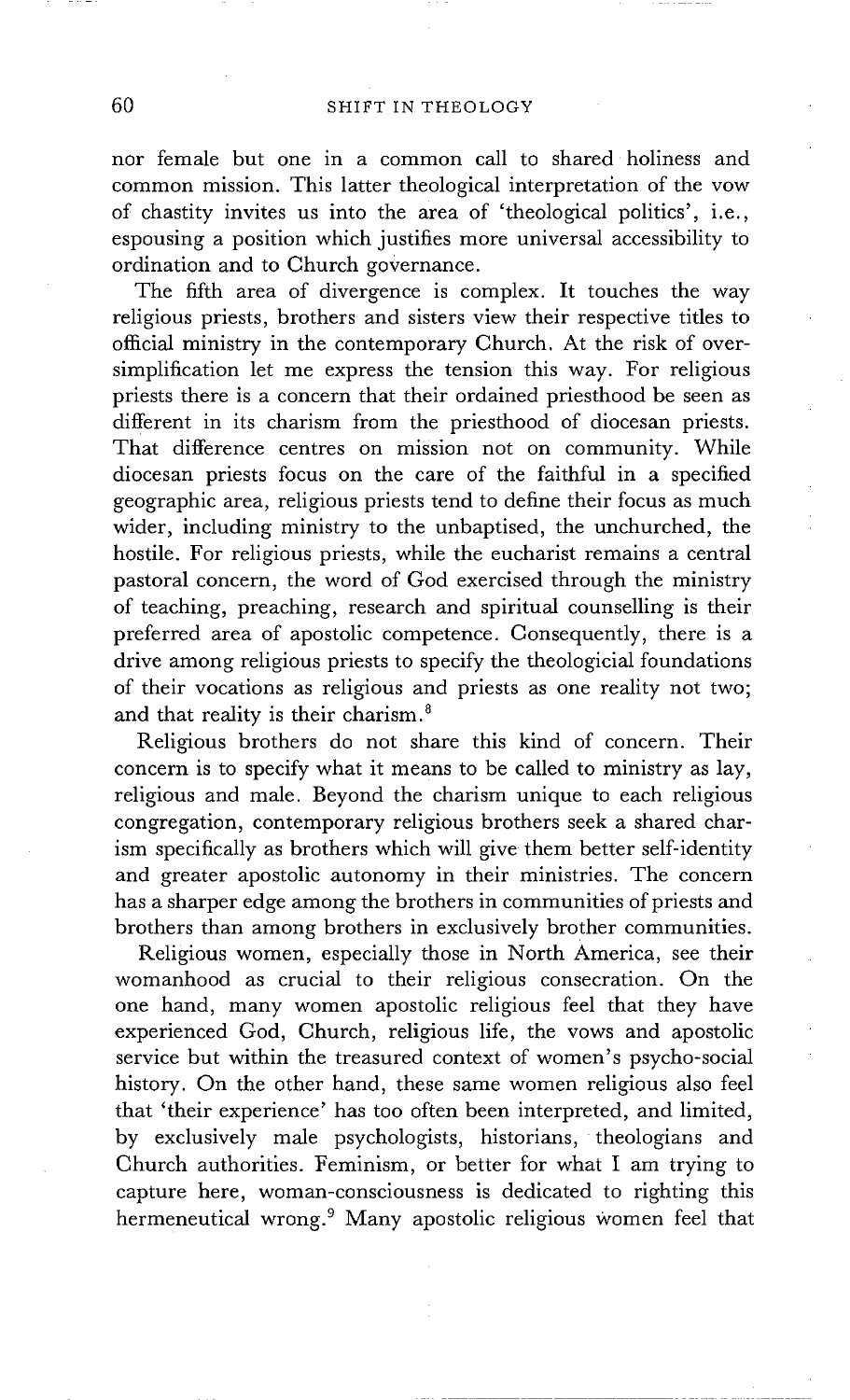their experience is only half-articulated, at best, when spoken by men. Morever, the further ramifications of gender restriction in the area of public ministry in the Church trigger pain and resentment among some of the brightest and most committed women religious.

This summary of opinions represents a fair enough synthesis of views, foundations, as it were, for a theology of religious life. The articulation of such a contemporary theology has been offered in a series of first-rate studies, all of which also mirror the spectrum of convergences and divergences which I have recorded above.<sup>10</sup> A contemporary theology of apostolic religious life will be pluralistic in interpretation,<sup>11</sup> dependent on lived personal experience<sup>12</sup> and concerned with the social and not just the intramural reality of religious life. 13 Where precisely does the shift in the theological paradigm governing contemporary apostolic religious life dwell? To what reality do these fundamental movements lead?

### *A changing paradigm: Vatican H and beyond*

The changing theological paradigm governing apostolic religious life today originates in and is sustained by the prior, modified theological paradigm of the Church's identity and mission at Vatican II. This relationship is crucial in understanding why today's apostolic religious is, generally, comfortable with pluralism in interpretations, with a reliance on personal experience and with a commitment to social over exclusively intramural concerns.

At the close of Vatican II, Pope Paul VI, in reviewing all that had been accomplished and in setting a tone for the hard work of implementation, said, 'The old story of the Samaritan has been the model of the spirituality of the Council'.<sup>14</sup> While rhetorically simple enough, this remains a profound, prophetic statement about the paradigm shift that took place at Vatican II. That shift involves the Church's self-consciousness both of her meaning and her mission today. For what transpired at Vatican II was no less than a shift in theological perspective, an *aggiornamento,* whereby the Council made efforts 'to coordinate itself with general culture'. 15 This is not to deny that Vatican II spoke to the Church about matters 'within the family of believers'. But it is also to assert that over and above what I would term 'domestic concerns', Vatican II called the Church to reclaim a pastoral, not a juridical nor a doctrinal, approach towards its identity and its mission. In effect, Vatican II summoned the people of God to discover their universal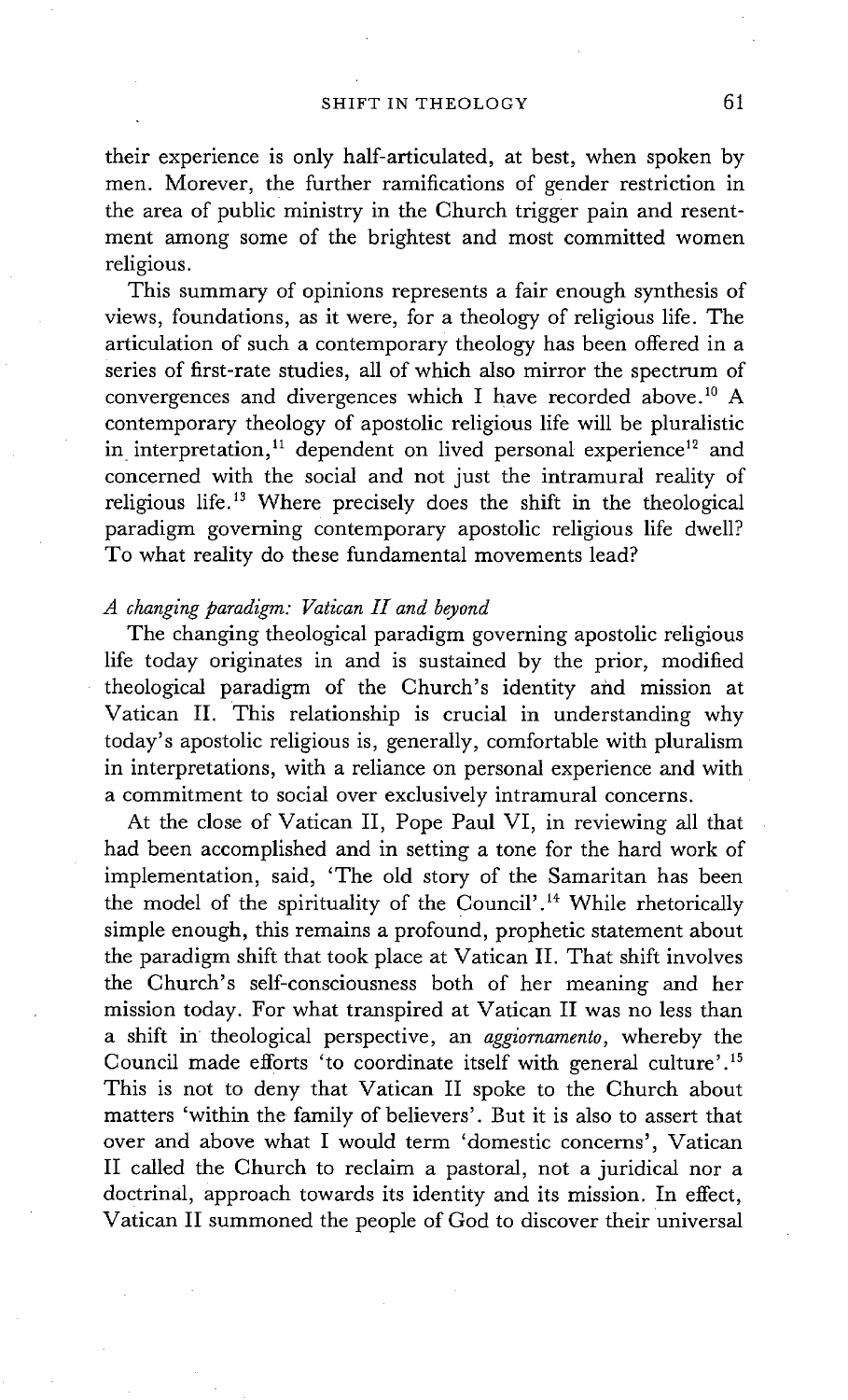call to holiness in being to one another and to their times and to their world a good Samaritan.

This inaugurated, I believe, a startling realignment of identity and mission. Like the rest of the Church, apostolic religious had some adjustments to make. Apostolic religious went through a process of self-scrutiny and experimentation. Thus from around 1965 to 1980, as religious attempted to adapt this new spirituality of the Church to their particular charisms, life styles and apostolic works, there was a dominant emphasis on psycho-social adaptation, i.e. to being a pastoral presence to one another within community. Perhaps nothing better testifies to this preoccupation than the use of the term 'integration' in community renewal documents during this period. 16 By 'integration' community chapters and theologians and psychologists of religious life meant a harmonious union of elements within the apostolic personality, a healthy and productive psycho-somatic personal synthesis. This was, and remains, a wonderful ideal and a value worth pursuing. However, it was an ideal and a value which tended to centre on the minister more than the ministry, on self-realization rather than self-donation. Religious leadership was concerned that life styles, community relationships, governmental structures within congregations and even apostolic assignments enhance the human development of their members. The principle enunciated was something like this: 'Before we can be effective "good Samaritans" to others, we must learn to be "good Samaritans" to one another and to ourselves'. I am trying to describe a tendency not to assert a universal reaction among apostolic religious in this 1965-1980 period. Moreover, I want to avoid giving a handle to those who facilely accuse apostolic religious of becoming unhealthily self-absorbed. What I want to establish is that following Vatican II there was, and continues to be, a reorientation towards pastoral identity which, in turn, has profoundly shifted how religious see themselves and their work. Before religious could freely be good Samaritans to the world, they had to learn how to be such to themselves. This was an intramural concern, but different from the kind of intramural seclusion which marked apostolic religious life prior to Vatican II.

From 1980 on there has been another remarkable shift, one emphasizing mission as the genuinely integrating reality in the life of apostolic religious,<sup>17</sup> towards refounding one's religious community as an effective good Samaritan to the world. What are some of the ramifications of this pastoral paradigm, i.e. of apostolic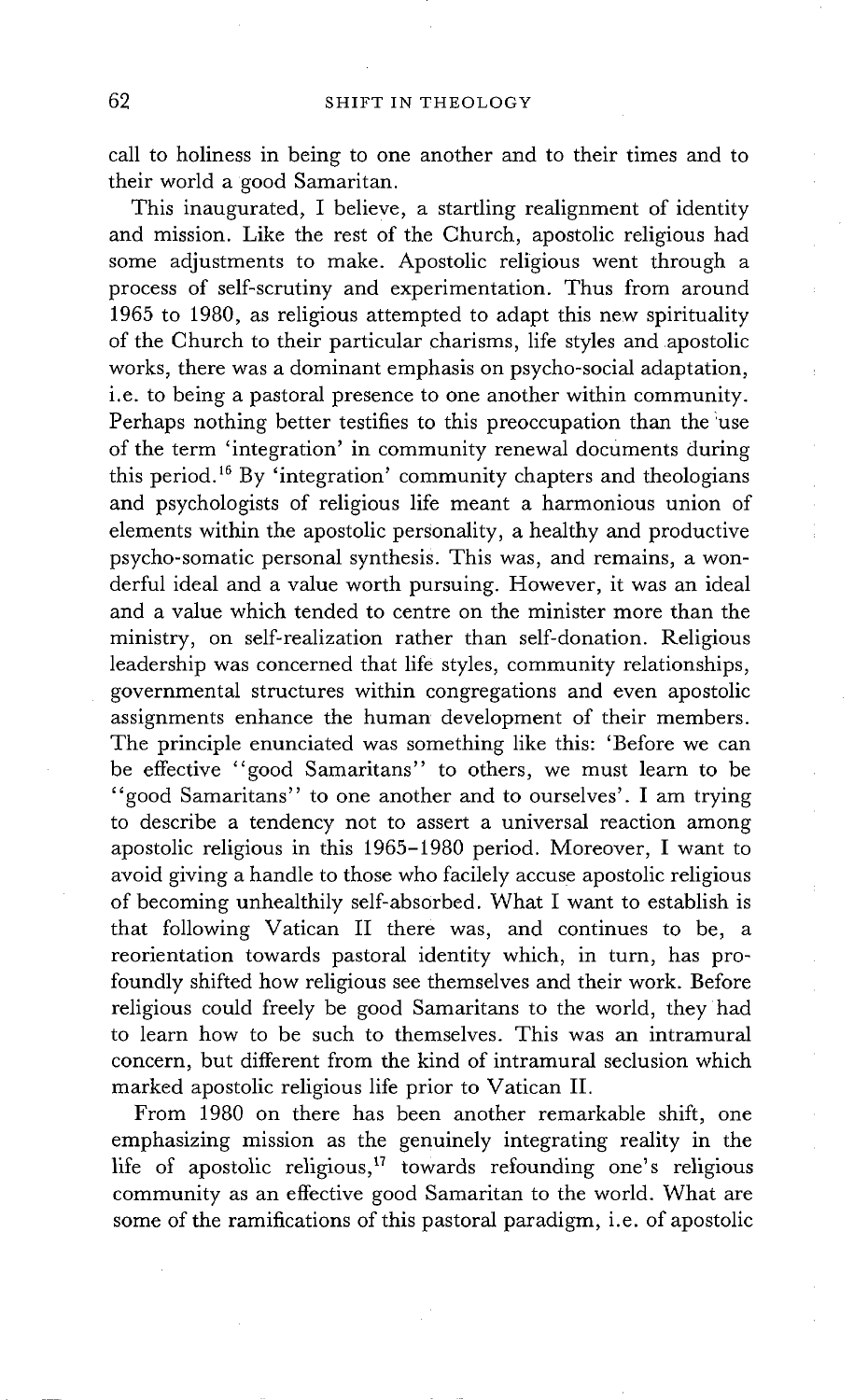religious symbolizing the identity and the mission of the Church as the continuation of the task of the Good Samaritan?

In the Lucan parable what distinguishes the Samaritan from the priest and the levite are four actions. 18 The Samaritan really *sees*  the victim lying at the side of the road. The Samaritan *feels compassion* for the victim. The Samaritan *does whatever practical good he can* for the victim. Finally, the Samaritan *establishes a system of Sustained care* for the victim even when the Samaritan himself must move along.

When Paul VI characterized the spirituality of Vatican II as that of the Good Samaritan, he also invited the entire people of God to undertake a mission to the world which integrated this fourfold action into their lives. Apostolic religious, as part of the people of God and as consecrated for the explicit promotion of the values of the Kingdom of God, share and, in some way or other, are expected to take leadership in living this fourfold mission.

To see reality as it is is to establish a contemplative presence to the world. Such seeing is not simply taking time for prayer but allowing prayer to become a time of revelation, of seeking confidently God's view about people, about our times and culture, about human pain and human dreams. To experience compassion for what we see in reality is truly *pati cum,* to participate in the affective reality before oneself, to experience solidarity in the human condition. Only from contemplative seeing and compassionate solidarity can one, like the Good Samaritan, do the genuinely needed good. Finally, this triad of contemplation, compassion and practical involvement can endure only through self-transcendence, by creating a structure or a process or a set of relationships whereby others (call it collaboration or handing on the task to the next generation) can become similarly contemplative and compassionate doers of the good which testifies that the Kingdom of God is within our community and, to some extent, now within our world.

### *Conclusion*

There is one controlling paradigm shift in the theology of apostolic religious life since Vatican II. This is the shift away from a juridical and towards a pastoral identity and mission. It is a shift which unites apostolic religious to their brothers and sisters within the total ecclesial community. This union comes to life in a common dedication to carry on the presence and the mission of the Good Samaritan. This shift has promise of fulfilling the needs Bishop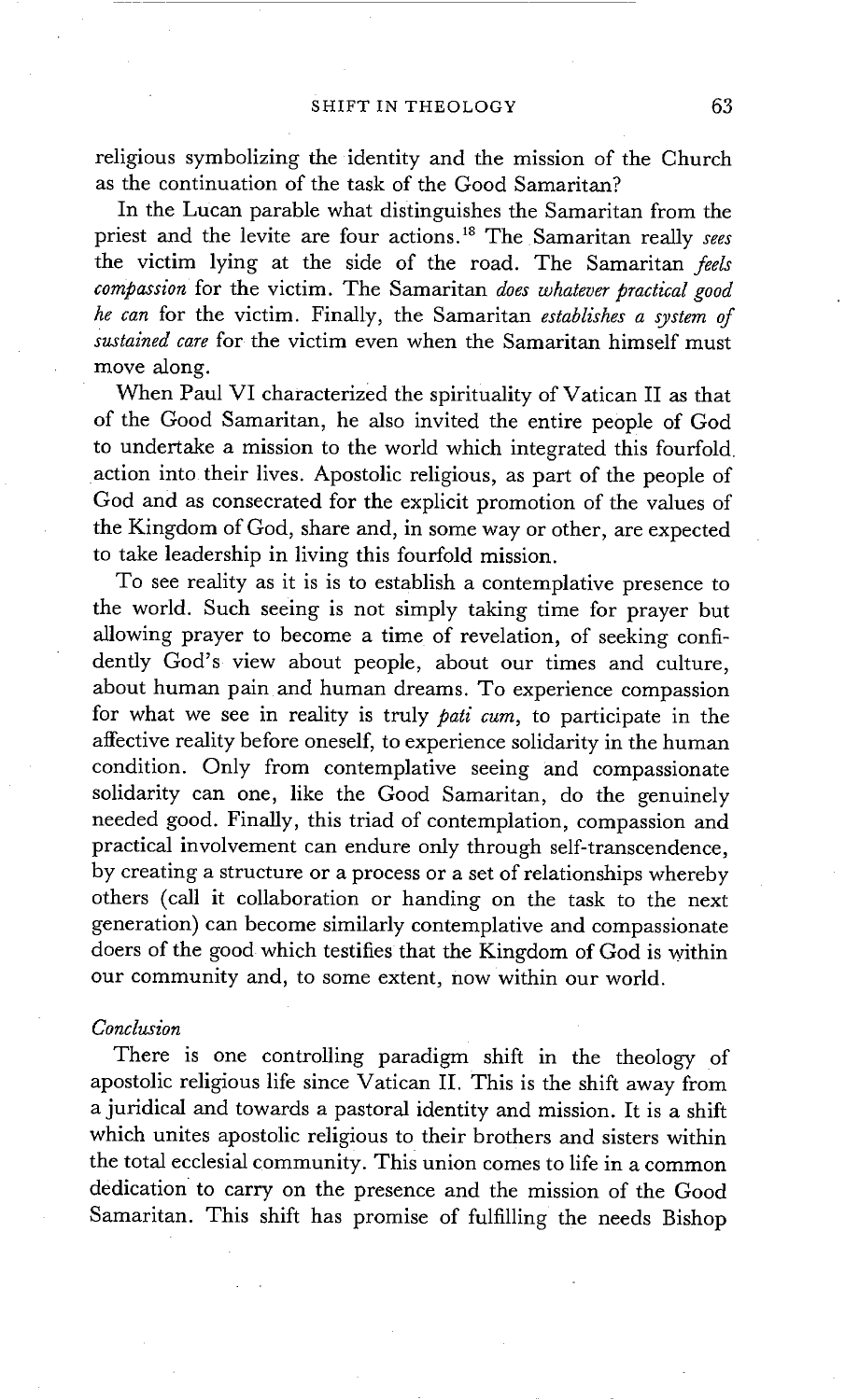Butler so accurately articulated in the citation which opened this article: it is a witnessing to the Kingdom, to the gospel and to the mystery of life itself.

We must recognize that if apostolic religious follow out the ramifications of this shift from juridical to pastoral identity and mission, there will be tensions with any ecclesiastical system which uses a dominantly juridical theological model to identify itself and to govern its mission. This, I suggest, is the core struggle in the efforts to interpret Vatican II today.

If apostolic religious are courageous enough to pursue this pastoral mission, then they will continue to have different experiences, to express their views with a plurality of terms, theories and justifications, and to define service in a variety of ministerial ways. The resolution lies not in suppressing these differences but in acknowledging the inexhaustible mystery which this variety of charisms represents.

Finally, if apostolic religious live out this theological vision, then they will, inevitably, confront that part of the world which rejects the vulnerability which dwells in contemplation, in compassion, in commitment to doing good and in the surrender of power to a new generation or to a new people. The parable of the Good Samaritan, for all its beauty, remains a terrible challenge. To live in the light of this parable, to be a pastoral presence, is to challenge much the world holds dear. It is this pastoral presence which leads religious to the only authenticity Christians can claim, that they laid down their lives for their sisters and brothers.

#### NOTES

<sup>1</sup> Butler, Christopher: *The theology of Vatican II* (Westminister, Maryland, 1981), revised edition, p 71.

*2 Ibid.,* p 73.

3 This document is dated February 22, 1989, and was forwarded to all U.S. bishops on March 22, 1989.

4 The major studies which I consulted were the following: Arbuckle, Gerald A.: *Strategies for growth in religious life* (Staten Island, New York, 1987); Arbuckle: *Out of chaos; refounding religious congregations* (New York, 1988); Azevedo, Marcello: *Vocation for mission, the challenge of religious life today* (New York, 1988), 4th revised edition; Boff, Leonardo: *God's witnesses in the heart of the world* (Chicago, 1981), translated and edited by Robert Fath, *Religious life in the United States, the new dialogue,* ed. Robert J. Daly, *et al* (New York, 1984); Lozano, John M.: *Life as parable, reinterpreting the religious life* (New York, 1986); Schneiders, Sandra M.: *New wineskins, re-imaglning religious life today* (New York, 1986); Woodward, Evelyn: Poets, prophets & pragmatists, a new challenge to religious life (Notre Dame, Indiana, 1987).